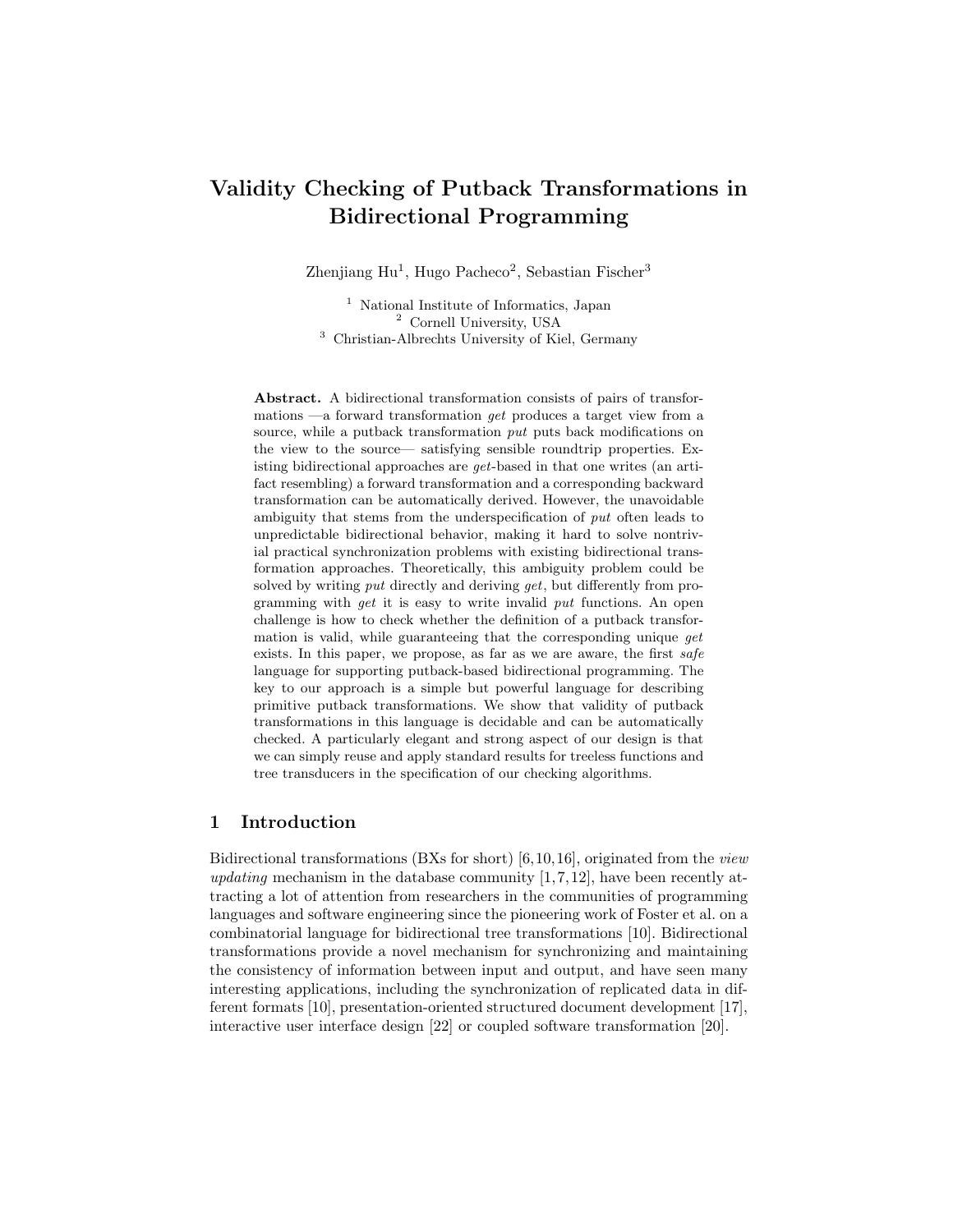A bidirectional transformation basically consists of a pair of transformations: the *forward* transformation get s is used to produce a target view  $v$  from a source s, while the *putback* transformation put s v is used to reflect modifications on the view v to the source s. These two transformations should be well-behaved in the sense that they satisfy the following round-tripping laws.

$$
put s (get s) = s
$$
 
$$
get (put s v) = v
$$
 
$$
PUTGET
$$
 
$$
PUTGET
$$

The GETPUT property requires that not changing the view shall be reflected as not changing the source, while the PUTGET property requires all changes in the view to be completely reflected to the source so that the changed view can be computed again by applying the forward transformation to the changed source.

*Example 1.* As a simple example<sup>4</sup>, consider a forward function getAs that selects from a source list all the elements that are tagged with A:

 $getAs \begin{bmatrix} \end{bmatrix} = \begin{bmatrix} \end{bmatrix}$  $getAs (A \ a : ss) = a : getAs ss$  $getAs (B b : ss) = getAs ss$ 

and a corresponding putback function  $putAs$  that uses a view list to update A elements in the original source list:

```
putAs [ | | | | | | | |putAs \begin{bmatrix} \end{bmatrix} (v : vs) = A \; v : putAs \begin{bmatrix} \end{bmatrix} vsputAs (A \ a : ss) \begin{bmatrix} \end{bmatrix} = putAs ss \begin{bmatrix} \end{bmatrix}putAs (A \ a : ss) (v : vs) = A \ v : putAs \ ss \ vsputAs (B \t{b} : ss) vs = B \t{b} : putAs \t{ss} vs
```
where we use the view to replace  $A$  elements, impose no effect on  $B$  elements, and stop when both the source and view lists are empty. We also deal with the cases when the view and the source lists do not have sufficient elements.  $\Box$ 

Bidirectional programming is to develop well-behaved BXs in order to solve various synchronization problems. A straightforward approach to bidirectional programming is to write two unidirectional transformations. Although this adhoc solution provides full control over both get and putback transformations and can be realized using standard programming languages, the programmer needs to show that the two transformations satisfy the well-behavedness laws, and a modification to one of the transformations requires a redefinition of the other transformation as well as a new well-behavedness proof.

To ease and enable maintainable bidirectional programming, it is preferable to write just a single program that can denote both transformations, which has motivated two different methods. One is to allow users to write the forward

<sup>4</sup> We will use a Haskell-like notation [18] throughout paper, and assume that our definitions are typed with the same (abstract) data types of Haskell'98.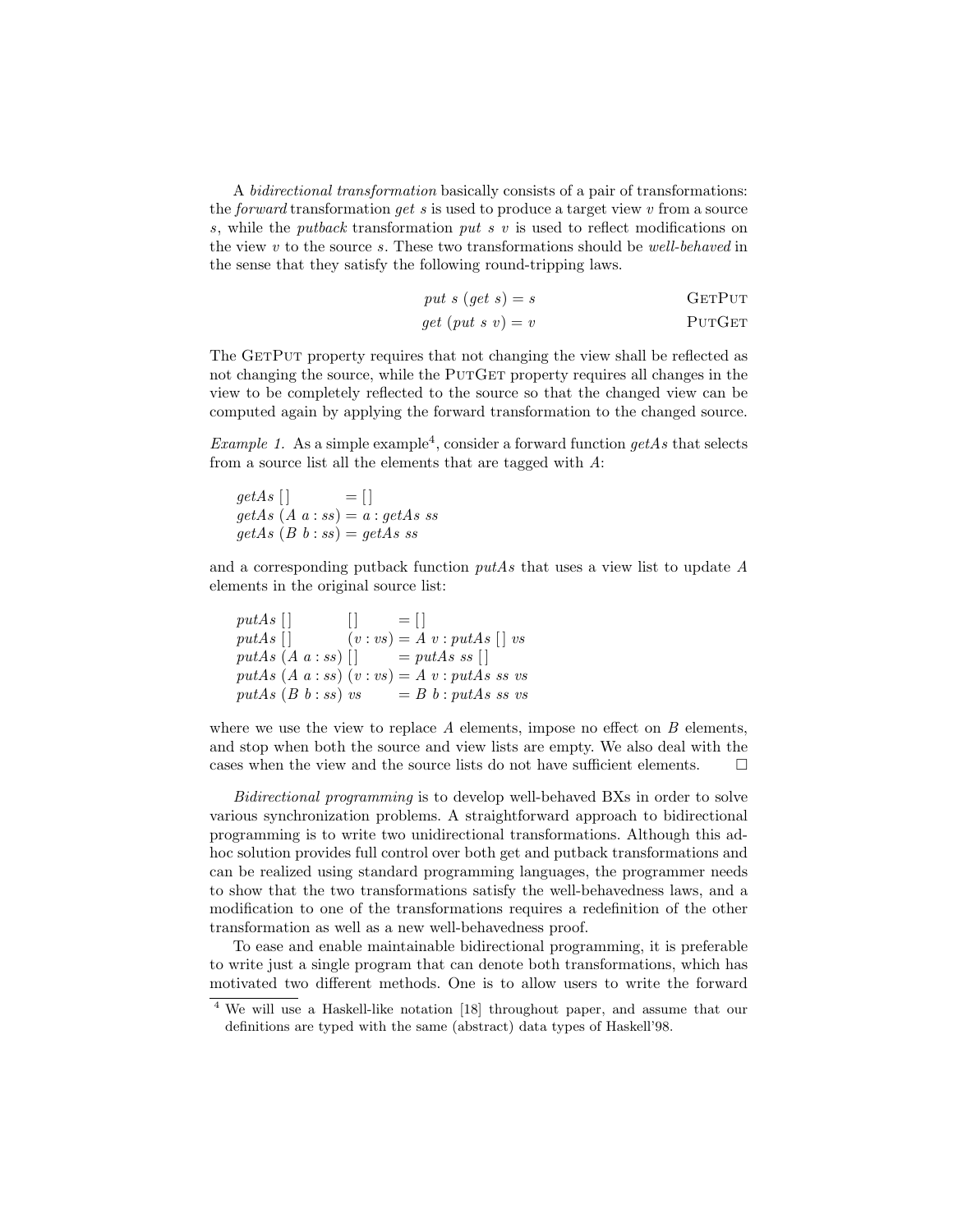transformation in a familiar (unidirectional) programming language, and derive a suitable putback transformation through bidirectionalization techniques [13, 21, 27, 29]. The other is to instruct users to write a program in a particular bidirectional programming language [3, 4, 10, 14, 15, 23, 24], from which both transformations can be derived. The latter languages tend to invite users to write BXs as they would write get functions, but may provide eventually different put strategies via a fixed set of combinators.

In general, a *get* function may not be injective, so there may exist many possible put functions that can be combined with it to form a valid BX. Recall the definition of  $putAs$  from Example 1; we could define another reasonable putback function for getAs by changing the second and third equations to:

$$
putAs \begin{bmatrix} ] & (v:vs) = A v : B c : putAs \begin{bmatrix} ] & vs \\ \end{bmatrix} \text{vstAs} \begin{bmatrix} A a : ss \end{bmatrix}
$$

such that an additional  $B$ -tagged constant value c is added after each view value v and excessive A values are converted to B values.

This unavoidable ambiguity of put is what makes bidirectional programming challenging and unpredictable in practice. In fact, there is neither a clear consensus on the best requirements even for well-studied domains [5], nor a general way to specify which *put* should be selected. The effectiveness of existing bidirectional programming methods comes from limiting the programmers' knowledge and control of the putback transformation, to keep bidirectional programming manageable. Unfortunately, this makes it hard (or impossible) for programmers to mold the bidirectional behavior, and severely hinders the applicability of existing BX tools in solving practical nontrivial synchronization problems.

One interesting fact is that while get usually loses information when mapping from a source to a view, put must preserve information when putting back from the view to the source, according to the PUTGET property. So, a natural question is: what if we replace the traditional get-based bidirectional programming style by a putback-based bidirectional programming style? This is, writing put and deriving get (or, in other words, specifying the intended putback transformation that best suits particular purposes, and deriving the forward transformation.)

Theoretically, it has been shown in [8, 9] that, for a putback transformation put, if there exists a forward transformation get then such forward transformation is unique. Practically, however, there is little work on put-based bidirectional programming. This is not without reason: as argued in [9], it is far from being straightforward to construct a framework that can directly support putbackbased bidirectional programming. One of the challenges is how to check whether the definition of a put is in such a valid form that guarantees that the corresponding unique *qet* exists. In contrast to programming *qet*, it is easy to write invalid put functions. For instance, if we change the first equation for  $putAs$  to:

putAs  $(A \ a : ss)$   $(v : vs) = A \ a : A \ v : putAs \ ss \ vs$ 

then we will end up with an invalid put for which there is no get that forms a well-behaved BX. This raises the question of how to statically check the validity of put.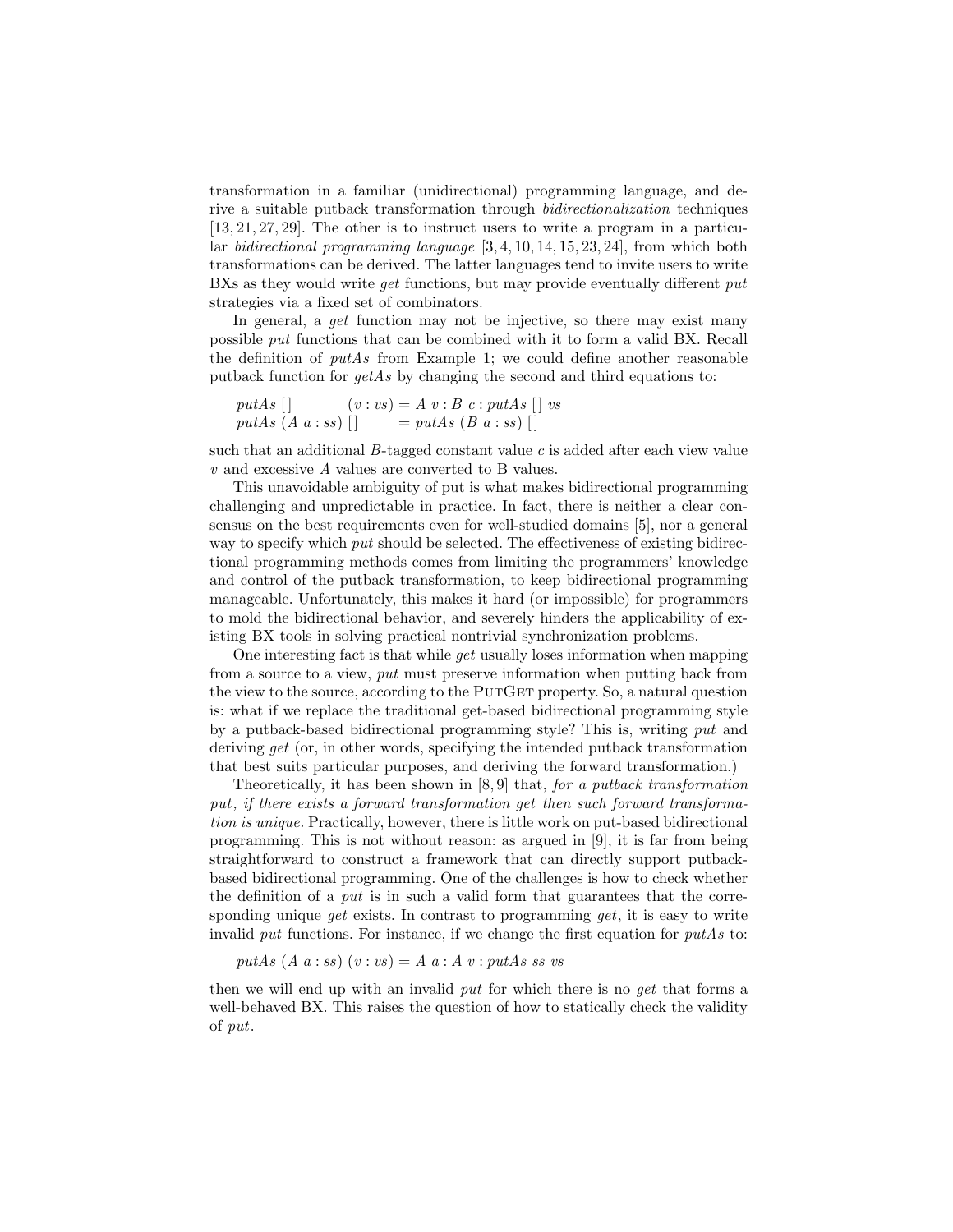In this paper, we propose (as far as we are aware) the first safe language for supporting putback-based bidirectional programming. We propose to adopt a hybrid compositional approach, keeping the design of well-behaved primitive putback transformations separated from the design of compositional methods for gluing smaller BXs. In this approach, a set of primitive BXs is prepared, and a new BX is defined by assembling the primitive transformations with a fixed set of general combinators. This approach has two main advantages. First, a comprehensive set of useful generic combinators [3, 4, 10, 14, 15, 23, 24] already exists and can be used without further development. Second, since these combinators are rather limited in specifying sophisticated bidirectional behavior, it is practically useful to be able to write primitive BXs, that are often easily determined, designed and implemented for particular domain-specific applications.

The key to our approach is a suitable language for describing primitive putback transformations. We choose a general first-order functional language and require putback functions definable in the language to be affine (each view variable is used at most once) and in the treeless form (no intermediate data structures are used in a definition). In fact, this class of functions has been considered elsewhere in the context of deforestation [28], where treeless functions are used to describe basic computation components, and has a close relationship with theories of tree transducers [19]. As will be demonstrate later, this language is sufficiently powerful to specify various putback functions over algebraic data structures and, more importantly, validity of putback transformations in the language can be automatically checked.

The rest of this paper is organized as follows. Section 2 begins by briefly reviewing the basic put-based bidirectional programming concepts and properties that play an important role in our language design. Section 3 then introduces our Pdl language for specifying primitive putback functions, and Section 4 propose our checking algorithms for validating putback functions (and deriving forward transformations as a side effect). Section 5 discusses related work and Section 6 provides our conclusions together with possible directions for future work.

### 2 Putback-based Bidirectional Programming

Let us briefly review the basic concepts and results from [8,9] that clarify the essence of putback-based programming and play an important role in our validity checking. Calculational proofs of all the results can be found in [8].

First of all, we define validity of a putback transformation put as follows.

Definition 1 (Validity of Putback Transformations). We say that a put is valid if there exists a get such that both  $GETPUT$  and  $PUTGET$  are satisfied.

One interesting fact is that, for a valid  $put$ , there exists at most one get that can form a BX with it. This is in sharp contrast to get-based bidirectional programming, where many puts can be paired with a get to form a BX.

**Lemma 1 (Uniqueness of**  $get$ ). Given a put function, there exists at most one get function that forms a well-behaved BX.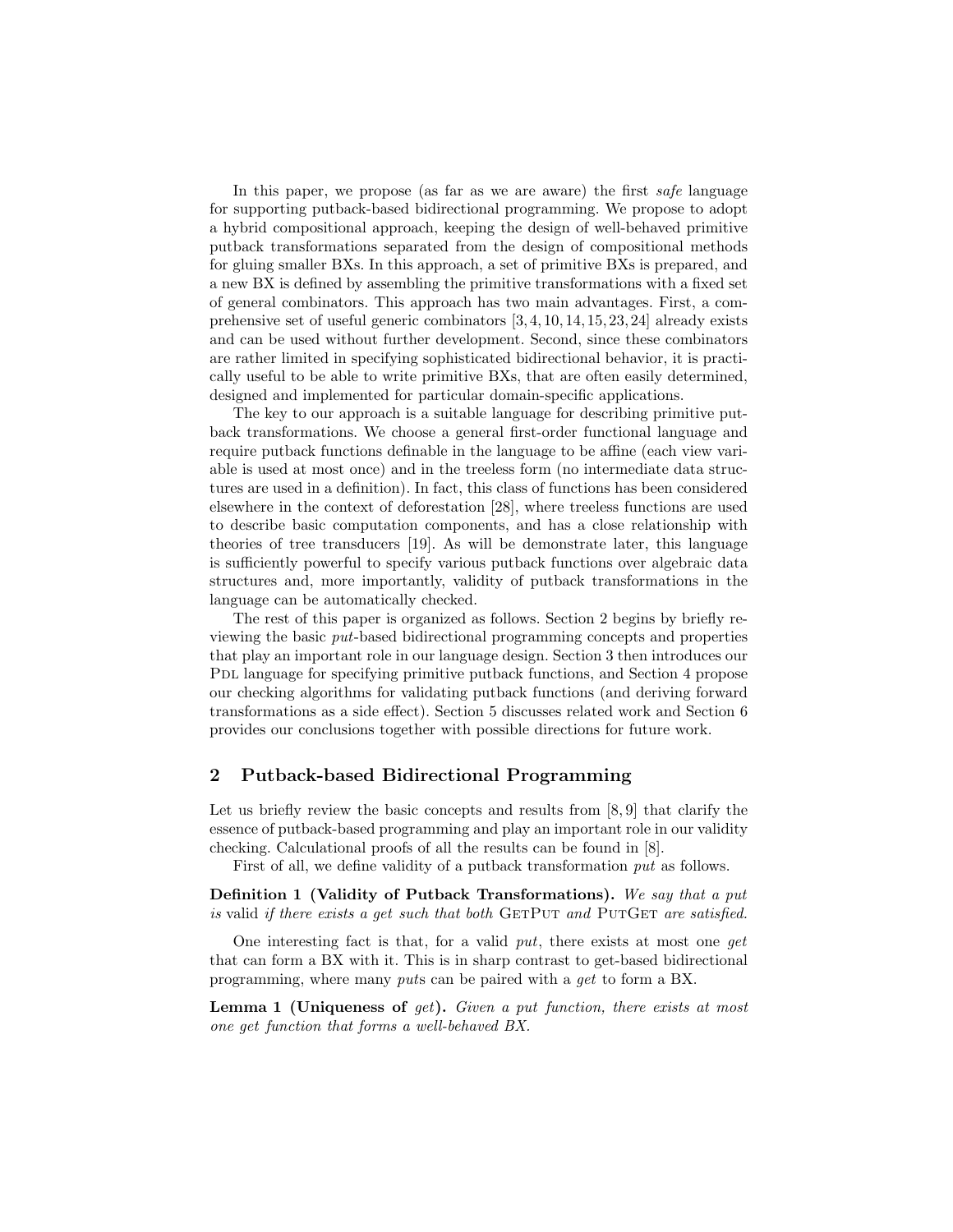To facilitate the validity checking of put without mentioning get, we introduce two new properties on put whose combination is equivalent to GETPUT and PUTGET.

– The first, that we call view determination, says that equivalence of updated sources produced by a *put* implies equivalence of views that are put back.

$$
\forall s, s', v, v'. \text{ put } s \ v = put \ s' \ v' \ \Rightarrow \ v = v' \quad \text{ViewDETERMINATION}
$$

Note that the view determination implies that put s is injective (with  $s = s'$ ).

– The second, that we call source stability, denotes a slightly stronger notion of surjectivity for every source:

$$
\forall s. \exists v. \; put \; s \; v = s
$$
 **Source**STABILITY

Actually, these two laws together provide an equivalent characterization of the validity of put. The following theorem will be the basis for our later presented algorithms for checking of validity of put and deriving get.

**Theorem 1 (Validity).** A put function is valid if and only if it satisfies the VIEWDETERMINATION and SOURCESTABILITY properties.

For the context of this paper, we are assuming that all functions are total —in the pure mathematical sense— between an input type and an output type.

## 3 Defining Putback Functions

In this section, we design a language for describing putback functions, such that the validity of putback functions written in our language can be automatically checked and the corresponding get functions can be automatically derived.

As explained in the introduction, we adopt a hybrid compositional approach, keeping separate the design of well-behaved primitive putback transformations and the design of compositional methods for gluing primitive bidirectional transformations. We will focus on the former —designing the language for specifying various primitive putback functions (with rich update strategies) over algebraic data structures— while existing generic combinators [3, 4, 10, 14, 15, 23, 24] can be reused to glue them together into larger transformations.

#### 3.1 PDL: A Putback Function Definition Language

We introduce PDL, a treeless language for defining primitive put functions. By treeless, we mean that no composition can be used in the definition of a put function. It is a first-order functional programming language similar to both Wadler's language for defining basic functions for fusion transformation [28] and the language for defining basic get functions of Matsuda et al. [21], with a particularity that it also supports pattern expressions in source function calls.

The syntax of PDL is given in Figure 1. A program in our language consists of a set of putback function definitions, and each definition consists of a sequence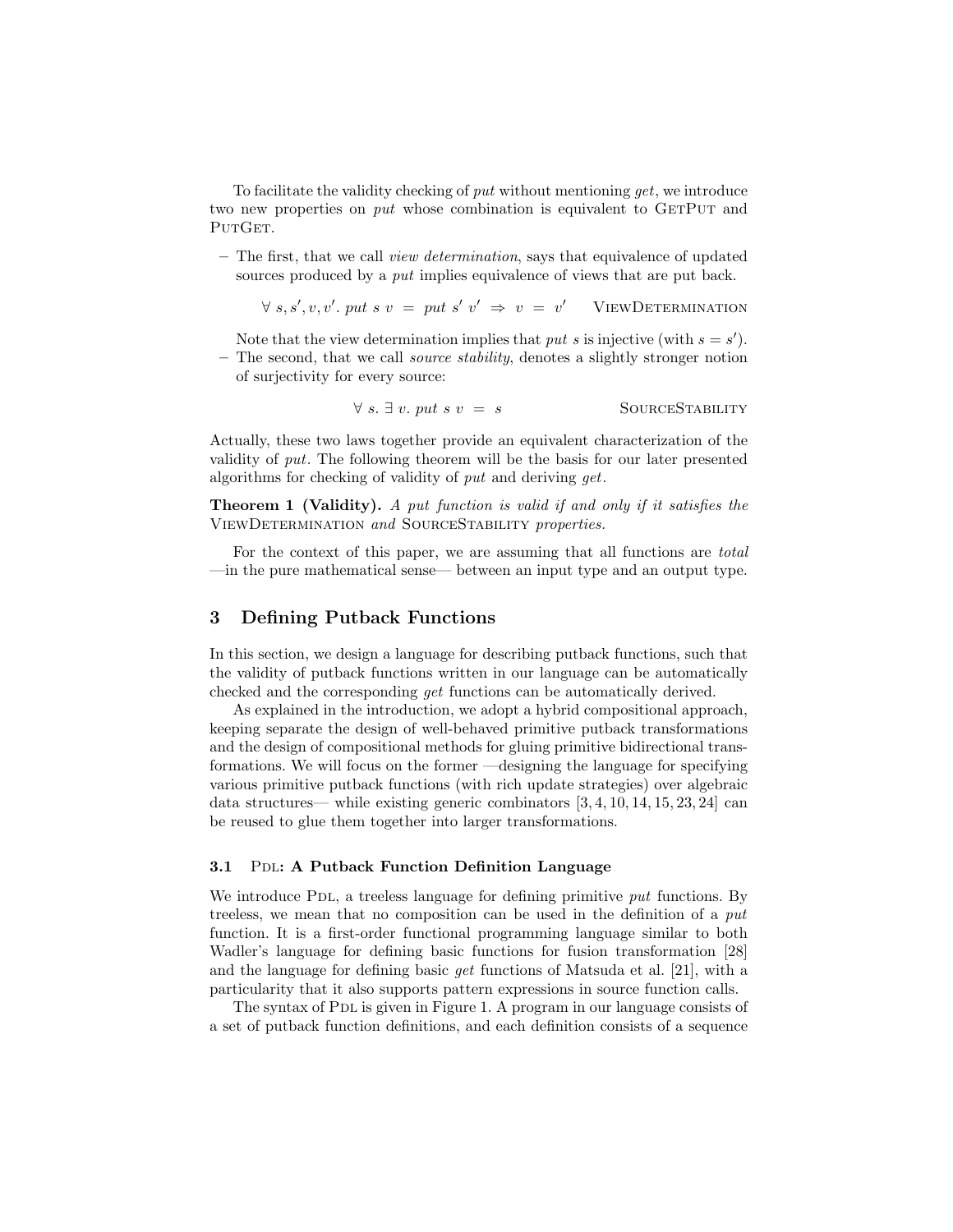Rule Definition r  $:= f p_s p_v = e$  putback Pattern  $p$  ::= C  $p_1$  ...  $p_n$  constructor pattern  $\left| x \otimes p \right|$  look-ahead variable | x variable Expression  $e$  ::=  $C e_1 \dots e_n$  constructor application  $x$  variable  $\int f x_s x_v$  function call (no nested calls) where  $C \in \mathcal{C}$  is of arity  $n, f \in \mathcal{P}$  and  $x \in \mathcal{X}$ . Operational Semantics (Call-by-Value):  $(\text{Con})\frac{e_1 \Downarrow r_1 \cdots e_n \Downarrow r_n}{\text{C} e_1 \cdots e_n \Downarrow \text{C} r_1 \cdots r_n}$  (Fun)  $f\ p_s\ p_v\mathrel{\hat=} e\in\mathcal{R}$  $\exists \theta, f \; p_s \theta \; p_v \theta = f \; r_s \; r_v \quad e\theta \Downarrow u$  $f\; r_s\; r_v \Downarrow u$ where " $e\theta$ " denotes the expression that is obtained by replacing any variable x in e with the value  $\theta(x)$ , and  $v_1, \ldots, v_n$  denote values; values are expressions that consist only of constructor symbols in  $C$ .

**Fig. 1.** Putback Definition Language ( $\mathcal{P}$  denotes putback function symbols,  $\mathcal{C}$  denotes constructor symbols,  $X$  denotes variables)

of putback rules. A putback rule, as the name suggests, is used to put view information back into the source, and has the form:

$$
f\ p_s\ p_v\mathrel{\hat{=}} e
$$

It describes how f adapts the source  $p_s$  to e, when the view is of the form  $p_v$ . We make the following additional considerations:

- For the patterns  $p_s$  and  $p_v$ , in addition to traditional variable and constructor patterns, we introduce look-ahead variable patterns mainly for the purpose of abstracting constant patterns using variables. For example, we can write the constant pattern  $\left[ \cdot \right]$  as  $xs@[\cdot]$ , which allows us to syntactically distinguish whether an empty string appearing in the right-hand side is newly created or passed from the input.
- We require the body expression  $e$  to be in an extended *structured treeless* form [28]. That is, a function call should have shape  $f(x_s, x_v)$ , where  $x_s$  is a variable in the source pattern  $p_s$  and  $x_v$  is a variable in the view pattern  $p_v$ , and at least one of  $x_s$  and  $x_v$  is strictly smaller that its original pattern. This means that a recursive call of a putback function updates components of the source with the components of the view, and it may appear inside a constructor application, but never inside another function call.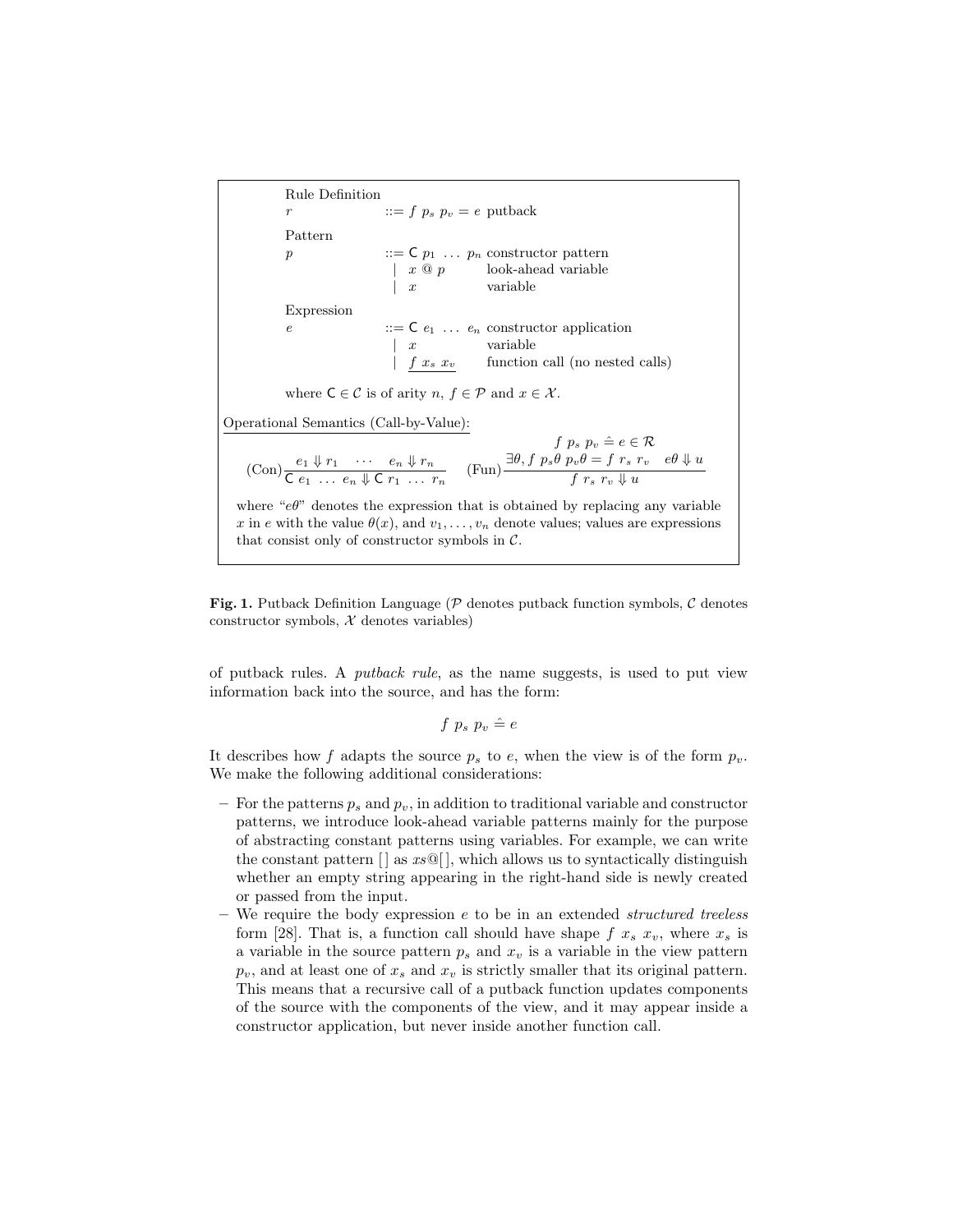– We assume that each rule is  $affine$ , i.e., every variable in the left-hand side of a rule occurs at most once in the corresponding right-hand side.

**Definition 2 (Putback Transformation in PDL).** A putback transformation is a total function defined by a set of putback rules.

We can see that  $putAs$  in Example 1 is almost a putback transformation in Pdl, except that some arguments of recursive calls are an empty list instead of a variable. This can be easily resolved by using a look-ahead variable.

*Example 2.* The following  $putAs$  is defined in PDL.

 $putAs [ ]$   $[ ]$   $= [ ]$  $putAs (ss@[]) (v : vs) = A v : putAs ss$ putAs  $(A \ a : ss)$   $(vs@[]) = putAs \ ss \ vs$ putAs  $(A \ a : ss)$   $(v : vs) = A \ v : putAs \ ss \ vs$  $putAs (B b : ss) vs = B b : putAs ss vs \Box$ 

Let us demonstrate with more examples that PDL is powerful enough to describe various putback transformations (functions).

Example 3 (Fully Updating). The simplest putback function uses the view to fully update the original source, or in other words, to fully embed the view to the source. This can be defined in PDL as follows.

updAll s  $v = v$ 

*Example 4 (Updating Component)*. We may use the view to update the first or second component of a source pair, or say, to embed the view to first or second component of a source pair:

$$
updFst (Pair x y) v = Pair v y
$$
  

$$
updSnd (Pair x y) v = Pair x v
$$

Example 5 (Updating Data Structure). We may use the view to update the last element of a non-empty source  $list<sup>5</sup>$ :

updLast  $[s]$  v =  $[v]$ updLast  $(s:ss)$   $v = s: updLast \; ss \; v$ 

For this particular example, we consider the type of non-empty lists because otherwise updLast would not be total, since there is no rule for putting a view element back into an empty source list.

<sup>&</sup>lt;sup>5</sup> A non-empty list type can be defined as  $A^+ = W \cdot r \cdot A + N \cdot c \cdot C \cdot r \cdot A + N \cdot b$  to for simplicity we abuse the notation and write our example using regular lists.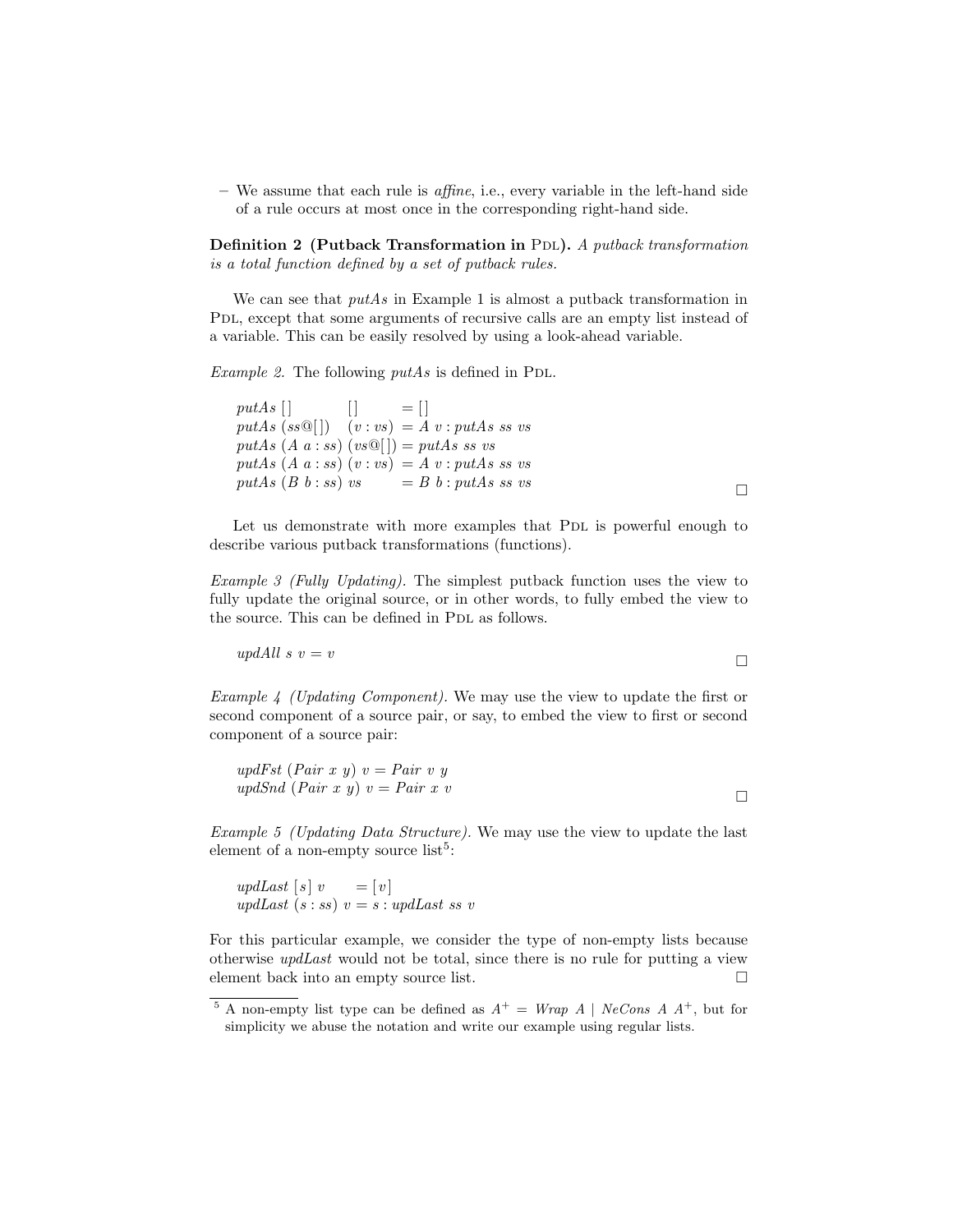Two remarks are worth making. First, all putback rules in PDL should meet the syntactic constraints as discussed before; those that do not satisfy these constraints are not considered to be a putback rule. For instance, the following rule is not a putback rule, because s appears twice in the right hand side.

 $putSyntacBad \, s \, v = putSyntacBad \, s \, s$ 

Second, a putback transformation defined in PDL may not be valid. For instance, the putback transformation defined by

putInvalid s  $v = s$ 

which completely ignores the view  $v$ . The function *putInvalid* is invalid in the sense there is no actual get function that can be paired with it to form a valid BX. In this paper we will show that the validity of any putback transformation in PDL can be automatically checked.

#### 3.2 Properties of Putback Transformations in PDL

Putback transformation in PDL enjoy two features, which will play an important role in our later validity checking.

First, some equational properties on PDL putback transformations can be automatically proved by induction. This is because putback transformations are structured in a way such that any recursive call is applied to sub-components of the input. In fact, such structural and total recursive functions fall in the category where validity of a specific class of equations is decidable [11]. More specifically, the following lemma holds.

Lemma 2 (Validity of Equational Properties). Let put be a putback transformation. Validity of any equational property in the following form

put  $e_1$   $e_2 = p$ 

is decidable, where  $e_1$  and  $e_2$  are two expressions and p is a pattern.

Note that the equational property that can be dealt with by the above lemma requires its right hand side to be a simple pattern, this is, a constructor term without (recursive) function calls.

Second, PDL putback transformations are closed under composition. This follows from the known fact that compositions of functions in treeless form are again functions in treeless form [28] and these function can be automatically derived. Usually, treeless functions are defined in a more general form:

$$
f\ p_1\ \ldots\ p_n=e
$$

where a function can have an arbitrary number of inputs. So, a putback transformation in PDL is a special case which has two predefined (source and view) inputs. The following lemma can be easily obtained, and will be used later.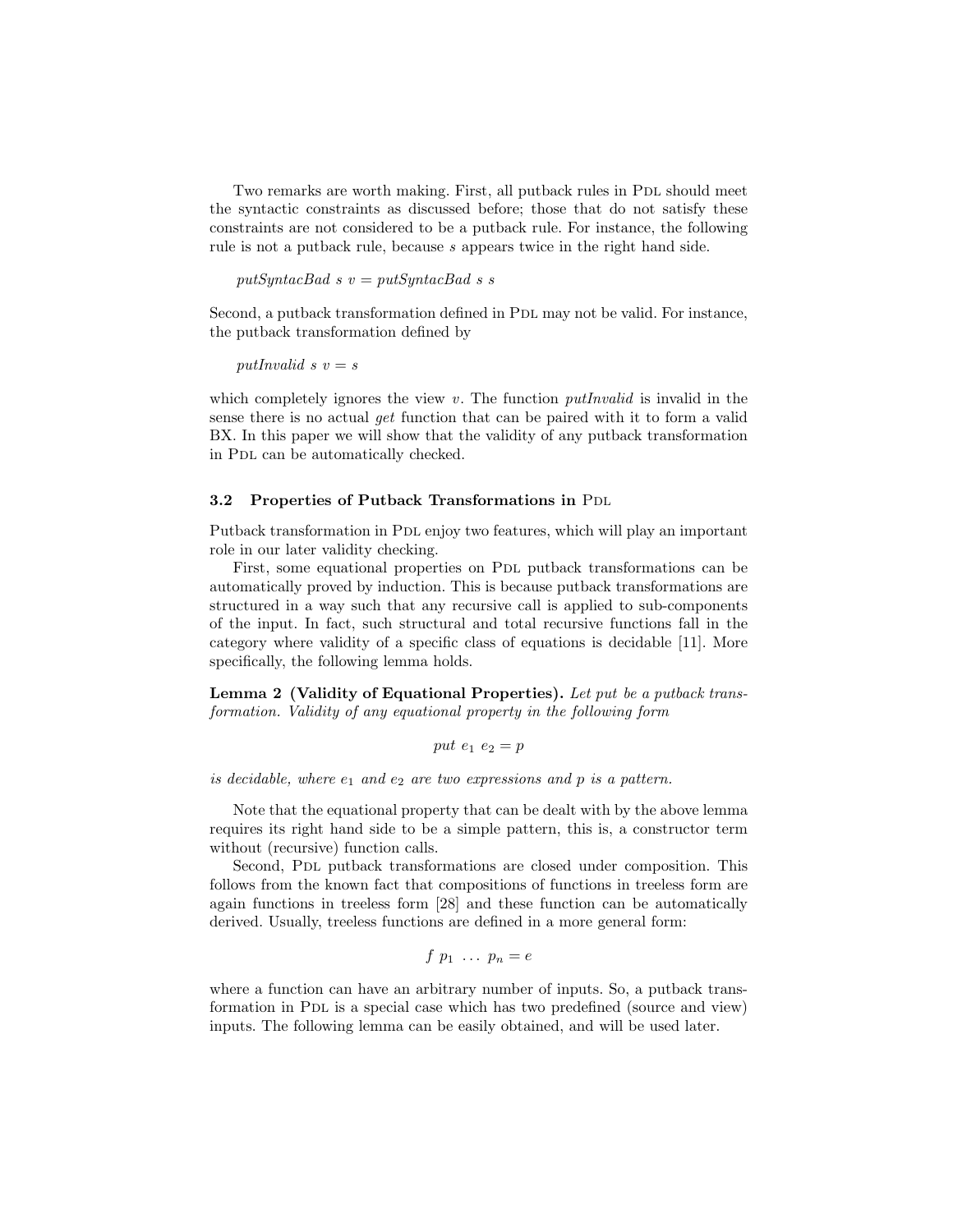Lemma 3 (Putback Transformation Fusion). Let put be a putback transformation and f be a one-input treeless function. Then a new putback transformation put' can be automatically derived from the following definition.

put's  $v = put s$  (f v)

# 4 Validity Checking

Given a put function in PDL, we will now give an algorithm to check whether it is valid. According to Theorem 1, we need to check two conditions: view determination of put and source stability of put. Additionally, we need to check that  $put$  is a total function, what in PDL can be easily done by checking the exhaustiveness of the patterns for all the rules. To simplify our presentation, we will consider putback transformations that are single recursive functions.

#### 4.1 View Determination Checking

First, let us see how to check injectivity of put s. Notice that  $\mathcal{F}V(p_v) \subseteq \mathcal{F}V(e)$  is a necessary condition, where  $\mathcal{FV}(e)$  denotes a set of free variables in expression e. This is because if there is a view pattern variable  $v$  that does not appear in  $e$ , then we can construct two different views, say  $v_1$  and  $v_2$ , such that they match  $p_v$  but differ in the part of the code matching v and satisfy put s  $v_1 = put s v_2$ for any  $s$  matching  $p_s$ . For instance, the following view embedding rule

putNoInj  $(A \ s) \ v = A \ s$ 

will make *putNoInj* non-injective because, for any two views  $v_1$  and  $v_2$ , we have putNoInj  $(A \ s) \ v_1 = putNoInj \ (A \ s) \ v_2 = A \ s$ 

In fact, the above necessary condition is also a sufficient condition. Following [21], we can prove the following stronger lemma.

Lemma 4 (Injectivity Checking). Let put be a putback transformation in PDL. Then put s is injective, for any s, if and only if  $\mathcal{F}V(p_v) \subseteq \mathcal{F}V(e)$  holds for any putback rule put  $p_s$   $p_v \triangleq e$ .

However, proving that put s is injective, for any s, is not sufficient to guarantee that put satisfies view determination. For example, consider a putback function that sums two natural numbers:

bad Z v  $= v$ bad  $(S s) v = S (bad s v)$ 

Even though bad s is injective, we can easily find a counter-example showing that bad is not view deterministic:

$$
bad\ Z\ (S\ Z) = S\ Z
$$
  

$$
bad\ (S\ Z)\ Z = S\ Z
$$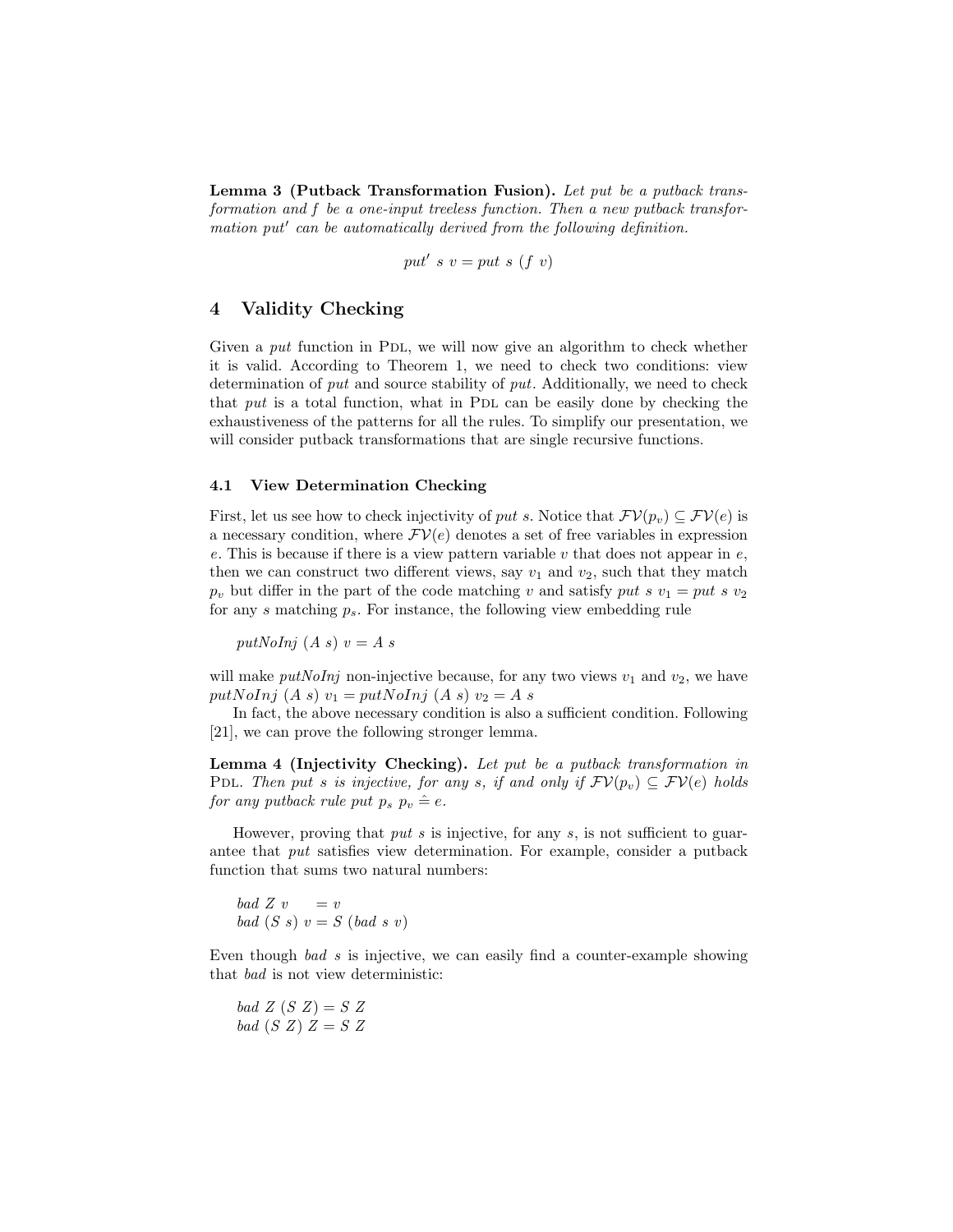where different views  $S Z$  and  $Z$  lead to the same source  $S Z$ . In fact, there is no (functional) left inverse get such that get (bad s v) = v.

This requires finding a more general method to check the view determination property. Let us first take a closer look at the view determination property:

$$
\forall s, s', v, v'.\ put\ s\ v = put\ s'\ v' \ \Rightarrow\ v = v'
$$

Since put must map different views to different sources, this property is equivalent to stating that the inverse mapping from the result of putback to the input view is be functional (or single-valued), i.e., a relation that returns at most one view for each source. This hints us to divide the checking problem into two steps for a given putback transformation  $put: (1)$  deriving such an inverse mapping, say  $R_{put}$ , and (2) checking that  $R_{put}$  is single-valued.

#### Deriving Inverse Mapping from put

Consider a putback transformation put defined by a set of putback rules, ignoring rules in the form:

$$
put\ p_s\ p_v = put\ p_s'\ p_v
$$

for which view determination trivially holds. Now the inverse mapping R from the result of put to its input view can be defined by inverting the remaining putback rules put  $p_s$   $p_v = e$ , i.e.,

$$
R_{put} e = p_v
$$
 iff  $put p_s p_v = e$ 

Example 6. As a concrete example, recall the  $putAs$  function from Example 2. We can automatically derive the following "relation"  $R_{PutAs}$ .

 $R_{putAs}$  []  $=$  []  $R_{putAs}$   $(A \, v : putAs \, ss \, vs) = v : vs$  $R_{putAs}$  (putAs ss vs)  $= v : vs$  $R_{putAs}$  (B b : putAs ss vs) = vs

It covers all the putback rules except for the rule putAs  $(A \ a : ss)$  (vs as  $[]$ ) =  $putAs \; ss \; vs.$ 

The above derived  $R_{put}$  would be a bit unusual, in that put could appear on the left-hand side. In fact, each equation can be normalized into the form:

$$
R_{put} \ p = e
$$

where  $p$  is a pattern and  $e$  is an expression as in PDL. The idea is to eliminate recursive calls put  $x_s$   $x_v$  by introducing a new pattern variable  $x'_s = put \; x_s \; x_v$ (and thus  $R_{put} x_s' = x_v$ ), and replacing put  $x_s x_v$  by  $x_s'$  in the left-hand side and  $x_v$  by  $R_{put}$   $x'_s$  in the right-hand side of the equation.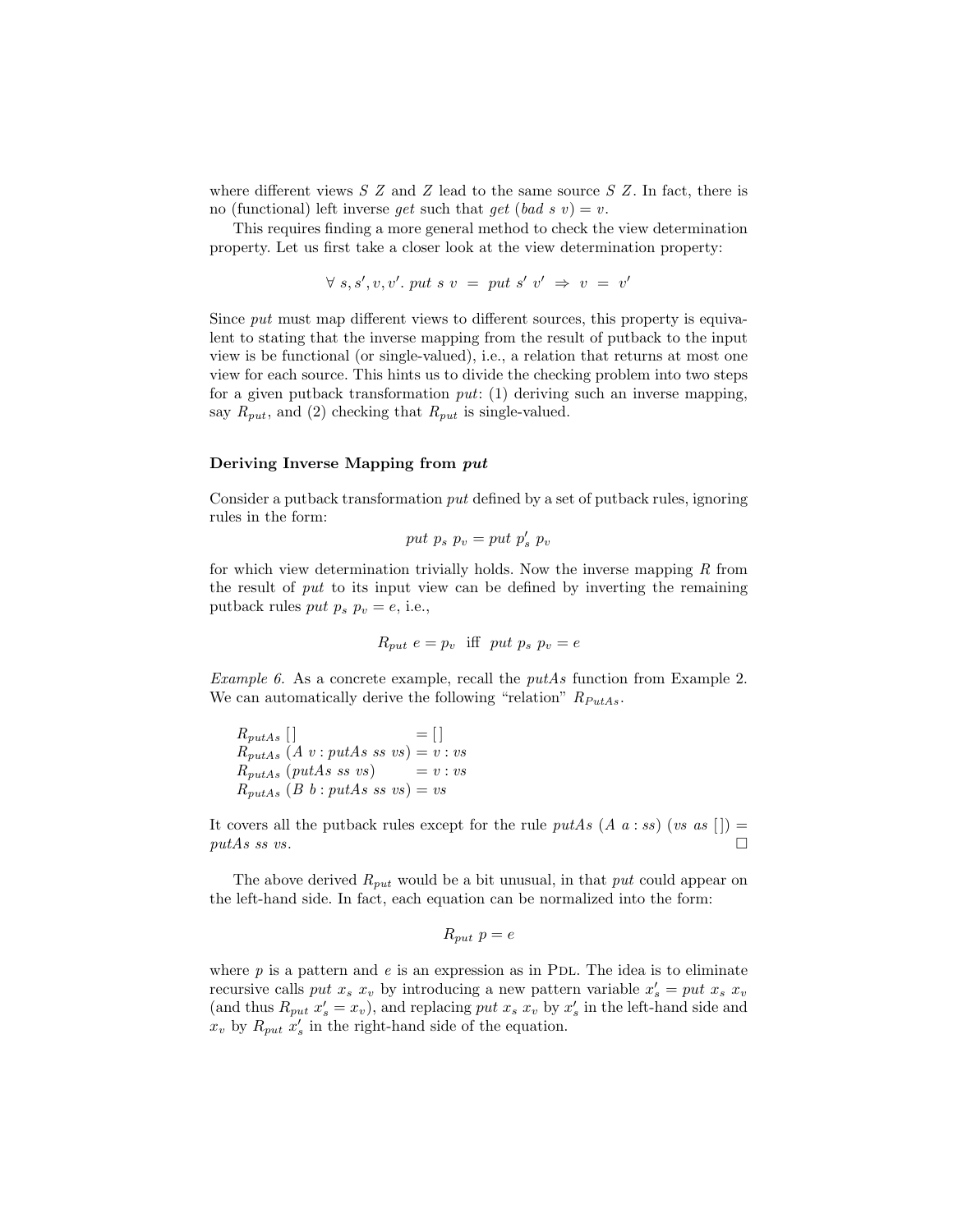*Example 7.* After normalization, we can transform the  $R_{putAs}$  from Example 6 into the following.

 $R_{putAs}$  []  $=$  []  $\overline{R}_{putAs}$   $(A \ v : ss') = v : R_{putAs}$  ss'  $\overline{R}_{putAs}$   $(A \ v : ss') = v : \overline{R}_{putAs}$  ss'  $\overline{R}_{putAs}$   $(B \ b : ss') = R_{putAs}$  ss'

After removing duplicated rules, we get the following final  $R_{putAs}$ .

 $R_{putAs}$  []  $=$  []  $\overline{R}_{putAs}$   $(A \ v : ss') = v : R_{putAs}$  ss'  $\overline{R}_{putAs}$   $(B \ b : ss') = R_{putAs}$  ss'

 $\Box$ 

### Checking Single-valuedness of the Mapping

First, it is easy to show that the derived  $R$  can always be translated into a (finite state) top-down tree transducer [26] where each rule has the form  $R_{put}$   $p = e$ and all free variables in  $e$  are those in  $p$  and appear exactly once. This conclusion relies on the assumption that view variables are used exactly once in the right side of putback rules, as implied by the affinity syntactic constraint and the necessary injectivity of put s.

Note that, in general,  $R_{put}$  may not be a function, by containing overlapping patterns that may return different view values for the same source. For instance, our inversion algorithm will produce the following non-deterministic relation for the putback definition of bad:

$$
R_{bad} n = n
$$
  

$$
R_{bad} (S n) = R_{bad} n
$$

where  $R_{bad}$  (S 0) = S 0 from the first equation, and  $R_{bad}$  (S n) = 0 from the second equation (followed by the first equation).

If the derived  $R_{put}$  returns at most one view value for every source value, then it corresponds directly (modulo removal of possibly overlapping but similar patterns) to a *get* in a treeless function similar to PDL. This is equivalent to stating that the corresponding tree transducer is single-valued, a problem that is fortunately known to be decidable in polynomial time [26].

**Lemma 5 (Single-valuedness of** get). It is decidable if the relation  $R_{put}$  derived from a putback function put in PDL is a function.

#### 4.2 Source Stability Checking

With the  $R_{put}$  relation derived in the previous section in hand, checking source stability of a putback function  $put$  amounts to proving that, for any source s, the GETPUT property holds:

$$
put\ s\ (R_{put}\ s)\ =\ s
$$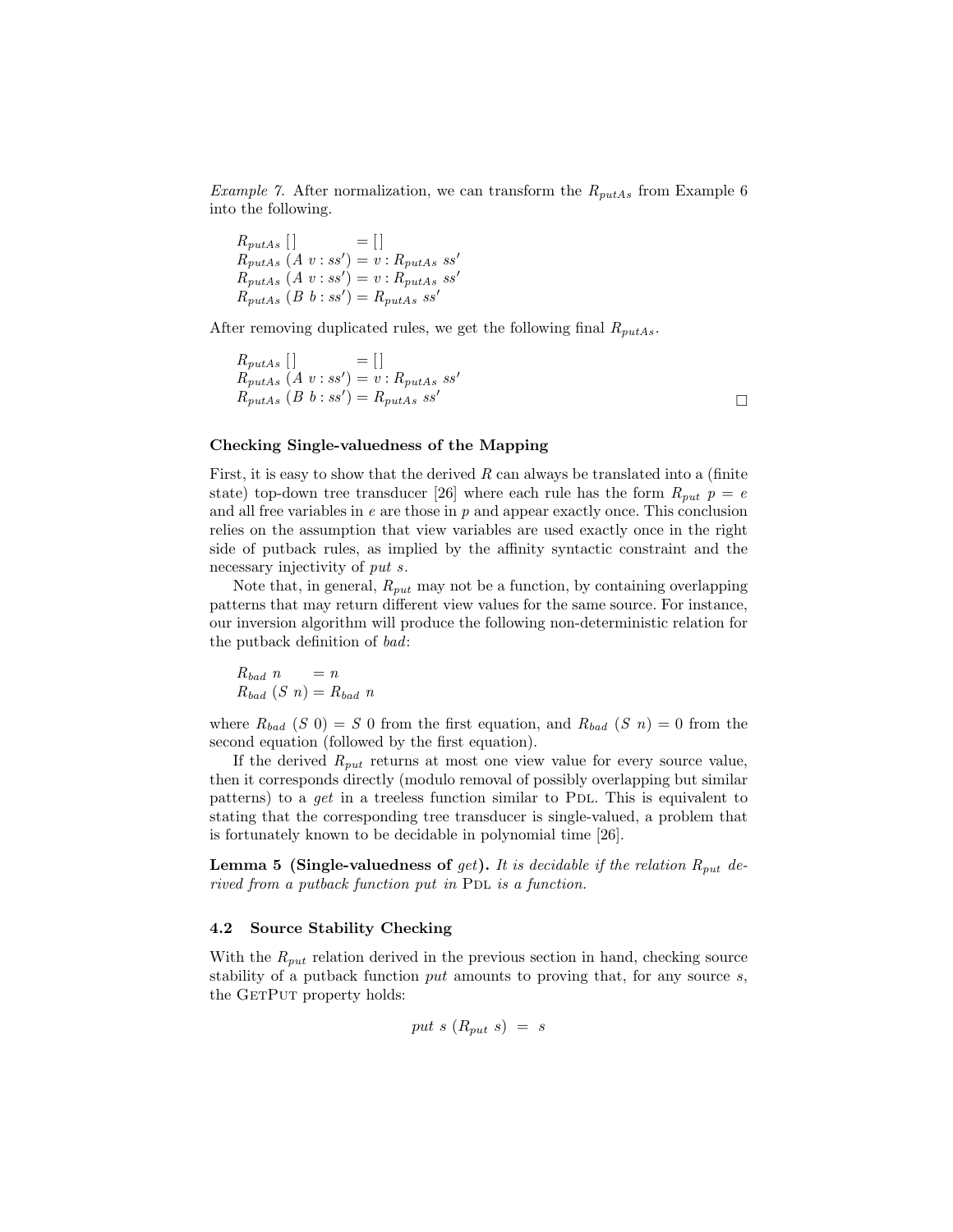Algorithm: Validity Checking of Putback Transformation **Input:** A program  $P = (\mathcal{R}, \mathcal{F}, \mathcal{C}, \mathcal{X})$  for putback definitions in PDL. Procedure: check the syntactic constraints for each rule  $r$  in  $\mathcal{R}$ ; {\* check totality: \*} check pattern exhaustiveness for each putback definition in  $\mathcal{R}$ ; for each  $f \, p_s \, p_v \stackrel{\scriptscriptstyle\triangle}{=} e \in \mathcal{R}$  do begin {\* check view determination: \*} check injectivity:  $\mathcal{F}\mathcal{V}(p_v) \subseteq \mathcal{F}\mathcal{V}(e);$ derive and normalize  $R_f$ ; check view determination:  $R_f$  is single-valued;  $\{\ast$  check source stability:  $\ast$ } define pr s  $v \triangleq f$  s  $(R_f v)$ ; fusion pr s  $v \triangleq f$  s  $(R_f \ v)$  to be a new putback transformation; check property  $pr s s = s$  inductively; end; return True if all the checks are passed, and False otherwise.

Fig. 2. Validity Checking Algorithm

Note that GETPUT implies in particular SOURCESTABILITY. Above that, at this point we only know that  $R_{put}$  is functional, but not that it constitutes a valid get function, i.e., that it is totally defined for all sources. This single proof also gives us that result.

The proof can be conducted as follows. First, we introduce a new (partial) function pr defined as:

$$
pr x y = put x (R_{put} y)
$$

Since  $R_{put}$  is in the treeless form, it follows from Lemma 3 that pr is a putback transformation in PDL. Now by Lemma 2, we know that  $pr s s = s$  is inductively provable. That is, put s  $(R_{put} s) = s$  is inductively provable, which is what we want.

Lemma 6 (Source Stability Checking). Let put be a putback function in PDL and  $R_{put}$  be a treeless function. Then it is decidable if put is source stable.

#### 4.3 Checking Algorithm

Figure 2 summarizes our checking algorithm. The input is a program defining a set of putback definitions  $\mathcal F$  using a set of rules  $\mathcal R$  with a set of data constructors  $\mathcal C$  and a set of variables  $\mathcal C$ . The checking algorithm will return True if all the putback definitions are valid, and return False otherwise.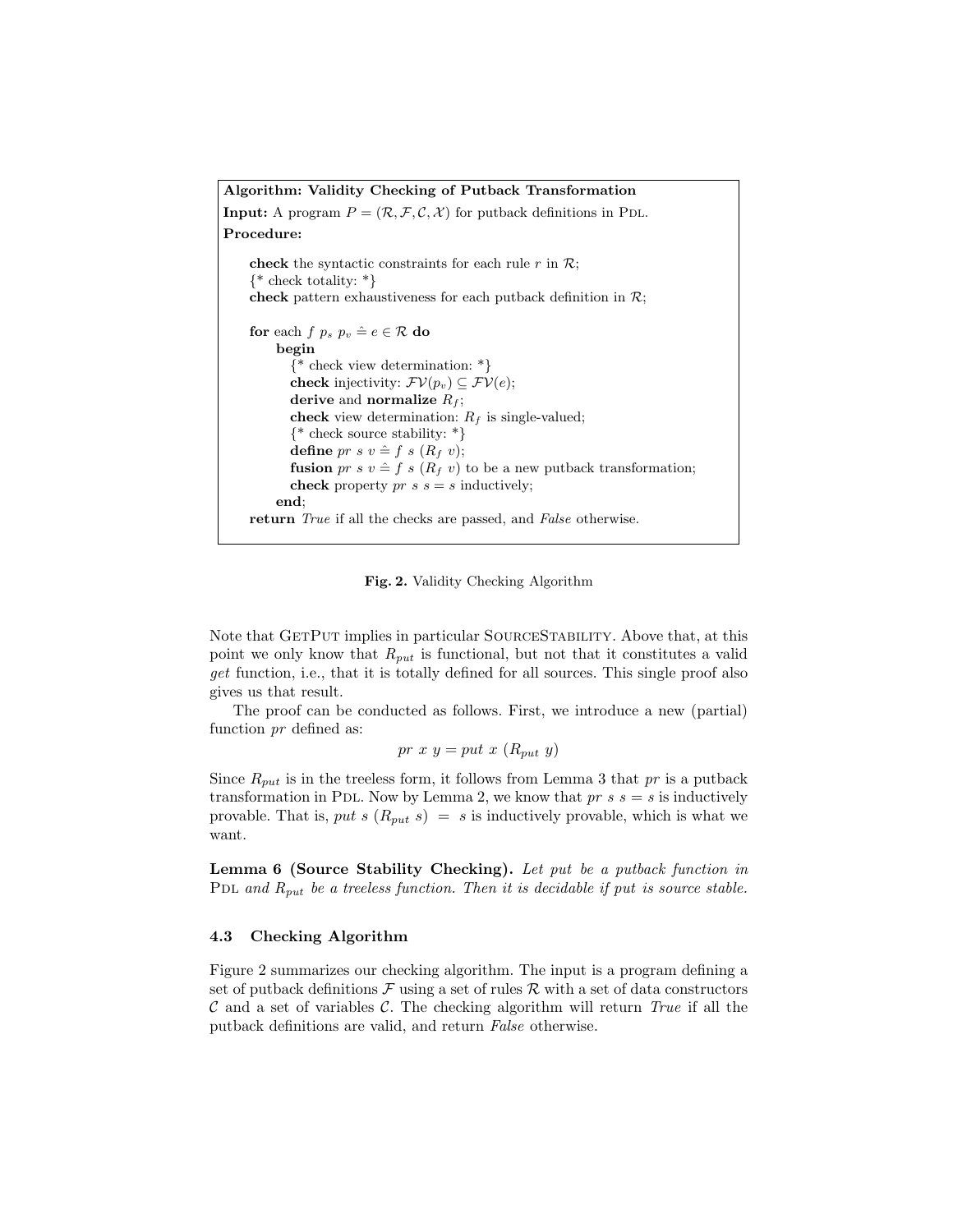Theorem 2 (Soundness and Completeness). The putback checking algorithm is sound, in that if putback functions pass the check then they are valid, and complete, in that there are no putback functions defined in PDL that are valid but do not pass the check.

*Proof.* It directly follows from Lemmas 4 and 6.  $\Box$ 

# 5 Related Work

The pioneering work of Foster et al. [10] proposes one of the first bidirectional programming languages for defining views of tree-structured data. They recast many of the ideas for database view-updating [1,7] into the design of a language of lenses, consisting of a get and a put function that satisfy well-behavedness laws. The novelty of their work is by putting emphasis on types and totality of lens transformations, and by proposing a series of combinators that allow reasoning about totality and well-behavedness of lenses in a compositional way. The kinds of BXs studied in our paper are precisely total well-behaved lenses.

After that, many bidirectional languages have been proposed. Bohannon et al. [4] propose a language of lenses for relational data built using standard SPJ relational algebra combinators and composition. Bohannon et al. [3] design a language for the BX of string data, built using a set of regular operations and a type system of regular expressions. Matching lenses [2] generalize the string lens language by lifting the update strategy from a key-based matching to support a set of different alignment heuristics that can be chosen by users. Pacheco and Cunha [23] propose a point-free functional language of total well-behaved lenses, using a simple positional update strategy, and later [24] they extend the matching lenses approach to infer and propagate insertion and deletion updates over arbitrary views defined in such point-free language. Hidaka et al. [13] propose the first linguistic approach for bidirectional graph transformations, by giving a bidirectional semantics to the UnCal graph algebra. All the above existing bidirectional programing approaches based on lenses focus on writing bidirectional programs that resemble the get function, and possibly take some additional parameters that provide limited control over the put function.

Since these get-based languages are often state-based, they must align the updated view and the original source structures to identify the modifications on the view and translate them to the source accordingly. Although for unordered data (relations, graphs) such alignment can be done rather straightforwardly, for ordered data (strings, trees) it is more problematic to find a reasonable alignment strategy, and thus to provide a reasonable view update translation strategy. Our results open the way towards put programming languages, that in theory could give the programmer the possibility to express all well-behaved update translation strategies (for a given class of get functions).

In his PhD thesis, Foster [9] discusses a characterization of lenses in terms of put functions. However, he does so only to plead for a forward programming style and does not pursue a putback programming style. In [8], we independently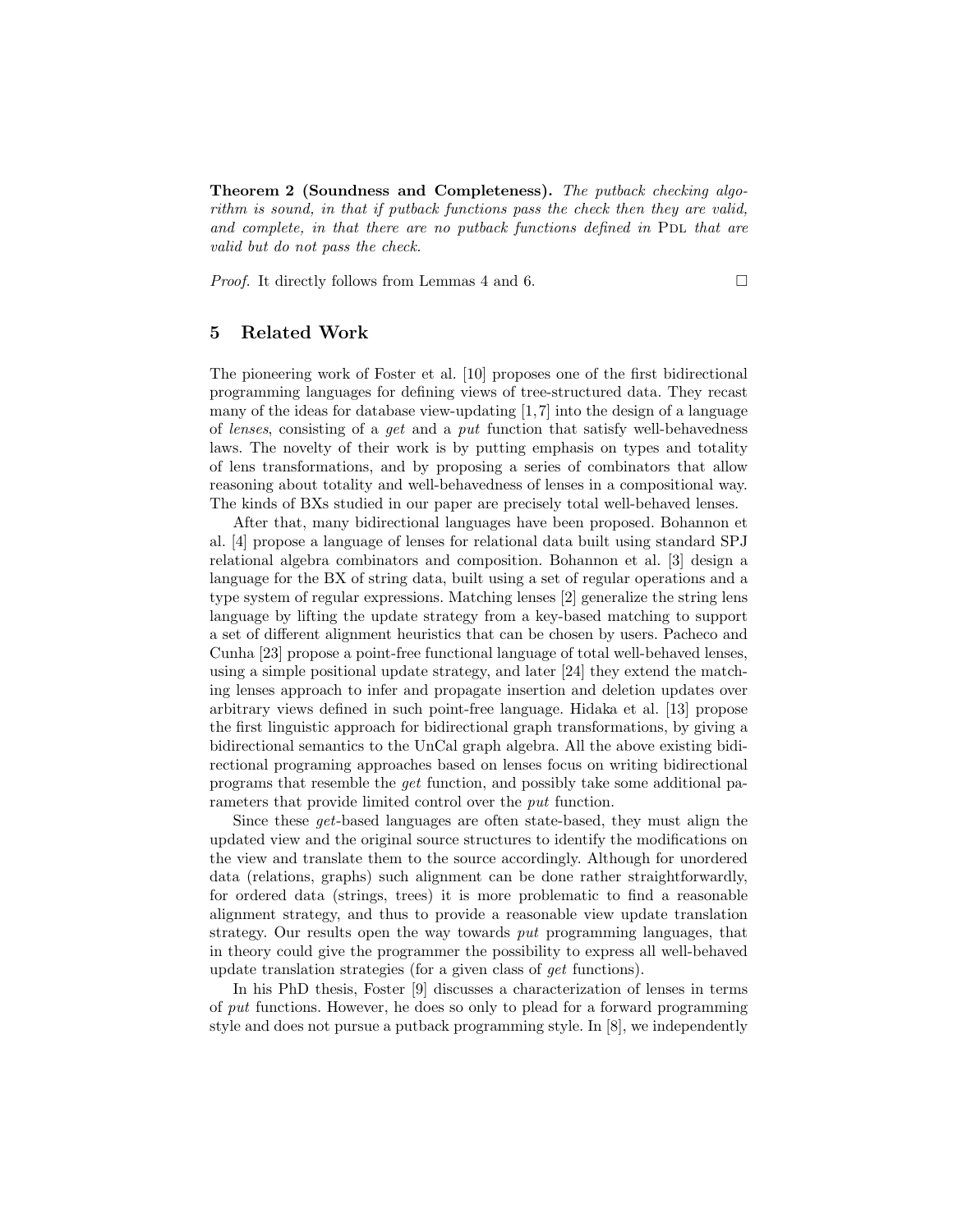review classes of lenses solely in terms of their putback functions, rephrasing existing laws in terms of simple mathematical concepts. We use the built-in search facilities of the functional-logic programming language Curry to obtain the get function corresponding to a user-defined put function. Furthermore, in [25], a monadic combinator library for supporting putback style bidirectional programming is proposed. None of them considers mechanisms to ensure the validity of user-defined put functions and especially totality of the transformations. In the current paper, we explore the putback style to demonstrate that it can be advantageous and viable in practice, and illustrate a possible way to specify valid (total) put functions and correctly derive (total) get functions.

# 6 Conclusions and Future Work

In this paper, we have proposed a novel linguistic framework for supporting a putback-based approach to bidirectional programming: a new language has been designed for specifying primitive putback transformations, an automatic algorithm has been given to statically check whether a put is valid, and a derivation algorithm has been provided to construct an efficient get from a valid put. Our new framework retains the advantages of writing a single program to specify a BX but, in sharp contrast to get-based bidirectional programming, allows programmers to describe their intended put update strategies in a direct, predictable and, most importantly, unambiguous way.

The natural direction for future work is to consider extensions to PDL to support a larger class of BXs, while retaining the soundness and completeness of the validity checking algorithms. It remains open to prove results about the completeness (in terms of expressiveness) of (practical) putback-based programming, i.e., identifying classes of get functions for which concrete putback definition languages can specify all valid put functions.

# References

- 1. Bancilhon, F., Spyratos, N.: Update semantics of relational views. ACM Transactions on Database Systems 6(4), 557–575 (1981)
- 2. Barbosa, D.M.J., Cretin, J., Foster, J.N., Greenberg, M., Pierce, B.C.: Matching lenses: alignment and view update. In: ICFP 2010. pp. 193–204. ACM (2010)
- 3. Bohannon, A., Foster, J.N., Pierce, B.C., Pilkiewicz, A., Schmitt, A.: Boomerang: resourceful lenses for string data. In: POPL 2008. pp. 407–419. ACM (2008)
- 4. Bohannon, A., Pierce, B.C., Vaughan, J.A.: Relational lenses: a language for updatable views. In: PODS 2006. pp. 338–347. ACM (2006)
- 5. Buneman, P., Cheney, J., Vansummeren, S.: On the expressiveness of implicit provenance in query and update languages. ACM Transactions on Database Systems 33(4) (2008)
- 6. Czarnecki, K., Foster, J.N., Hu, Z., Lämmel, R., Schürr, A., Terwilliger, J.: Bidirectional transformations: A cross-discipline perspective. In: ICMT 2009. LNCS, vol. 5563, pp. 260–283. Springer-Verlag (2009)